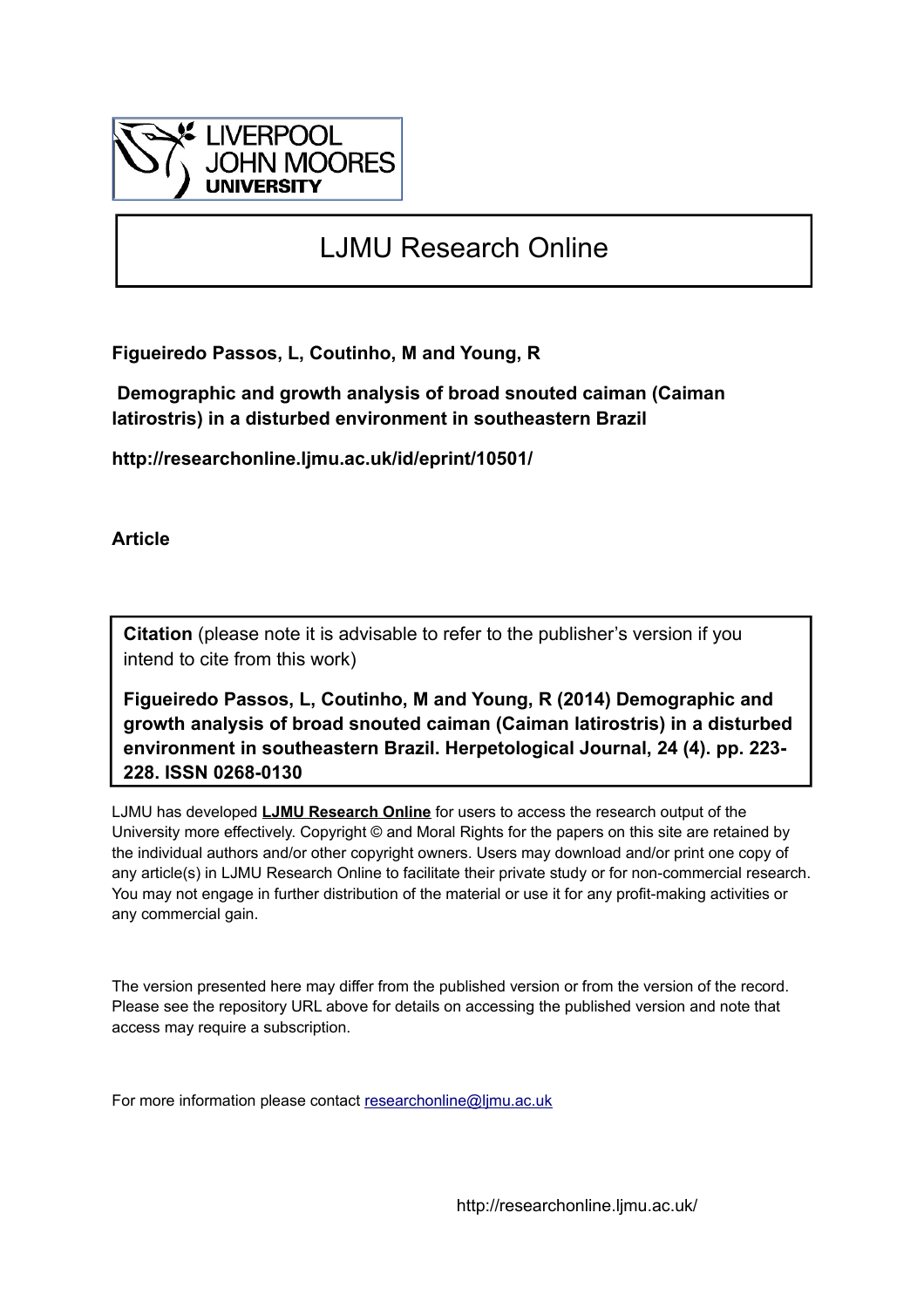# Herpetological Journal FULL PAPER



# **Demographic and growth analysis of broad snouted caiman (***Caiman latirostris***) in a disturbed environment in southeastern Brazil**

Luiza Figueiredo Passos<sup>1</sup>, Marcos Eduardo Coutinho<sup>2</sup> & Robert John Young<sup>1,3</sup>

1 *Conservation, Ecology and Animal Behaviour Group, Programa de Pós-Graduação em Zoologia da PUC Minas, Prédio 41. Av. Dom José Gaspar, 500 - Coração Eucarístico, 30535-610,*

*Belo Horizonte-MG, Brazil*

<sup>2</sup>Instituto Brasileiro de Meio Ambiente e dos Recursos Naturais Renovaveis, Centro de Conservação e Manejo de Répteis e Anfíbios, Al. Vima Eldweiss Santos, 115, Centro 33400-000 - Lagoa

*Santa, Minas Gerais, Brazil*

3 *School of Environment and Life Sciences, Peel Building, University of Salford, Salford, M5 4WT, UK*

Crocodilian life history traits exhibit strong size and age dependence, which is determined, ultimately, by how fast individuals grow. Crocodilian population dynamics are dependent on environmental conditions such as local temperatures and hydrology. From February 2010 to October 2011 we conducted monthly spotlight surveys to study a broad-snouted caiman population at the Três Marias Hydro-electric Reservoir, southeast Brazil. A total of 12 spotlight surveys were conducted (17.3 to 48.0 km in length), and animals were captured, measured and marked whenever possible. Data were obtained on population size, sex structure, survival, distribution and growth. The number of caimans counted, including hatchlings, varied from 6 to 78 per survey. Marked individuals showed a growth rate that varied between 0.0 and 0.3 cm\*day<sup>-1</sup> SVL, and between -6.0 and 8.0 g\*day-1 body mass. Polyphasic growth was associated with rainfall and water level, which in turn were associated with changes in temperature and diet. The species seems to be resistant to the ecological impacts of damming, an important conservation conclusion considering the large number of hydroelectric dams within the species' range in Brazil.

*Key words:* Brazil, *Caiman latirostris*, demography, growth analysis

# **INTRODUCTION**

Datterns of growth vary considerably in vertebrates. Mammals and other endothermic vertebrates typically present a monophasic pattern in which growth rate decreases with body size. Such patterns can be described using monotonic functions such as the von Bertalanffy, Gompertz or Richard models (Coutinho, 2000). For ectothermic vertebrates such as crocodilians, on the other hand, polyphasic growth linked to environmental variables such as type of prey, water temperature and water level has been reported for several species (*Crocodylus porosus* and *C. johnsoni*: Webb et al., 1978; 1983; *C. niloticus*: Hutton, 1987; *Caiman crocodilus*; Magnusson & Sanaiotti, 1995; *C. yacare*: Coutinho, 2000).

Crocodilians highly depend on environmental conditions such as thermal parameters and local hydrology (Markwick, 1998). The construction of dams for hydroelectric power plants leads to instability of hydrological regimes, and could thus have serious consequences for crocodilian population dynamics.

Studies on the impact of the construction of hydroelectric power plants on the density and reproduction of crocodilians are, however, still scarce.

*Caiman latirostris* is widely distributed in central and eastern South America. In Brazil, it is found primarily in densely vegetated and quiet waters including marshes, swamps and mangroves along the Atlantic coast (Medem, 1983). Despite the fact that the majority of the species' distribution range is located in Brazil, most studies on wild *C. latirostris* have so far been conducted at the southern edge of its distribution (i.e. Argentina). Filogonio et al. (2010) found that, despite hunting pressure and human impact on natural habitats, populations of *C*. *latirostris* are widely distributed throughout the São Francisco basin (southeast Brazil). However, Verdade et al. (2010) suggested that hydroelectric dams, wetland drainage and pollution are negatively affecting the species' distribution, in line with Mourão & Campos (1995) who investigated the potential impact of damming such as the destruction of floating vegetation used for nesting. The aim of this study was to document growth and survival of *C. latirostris* inhabiting a dammed environment.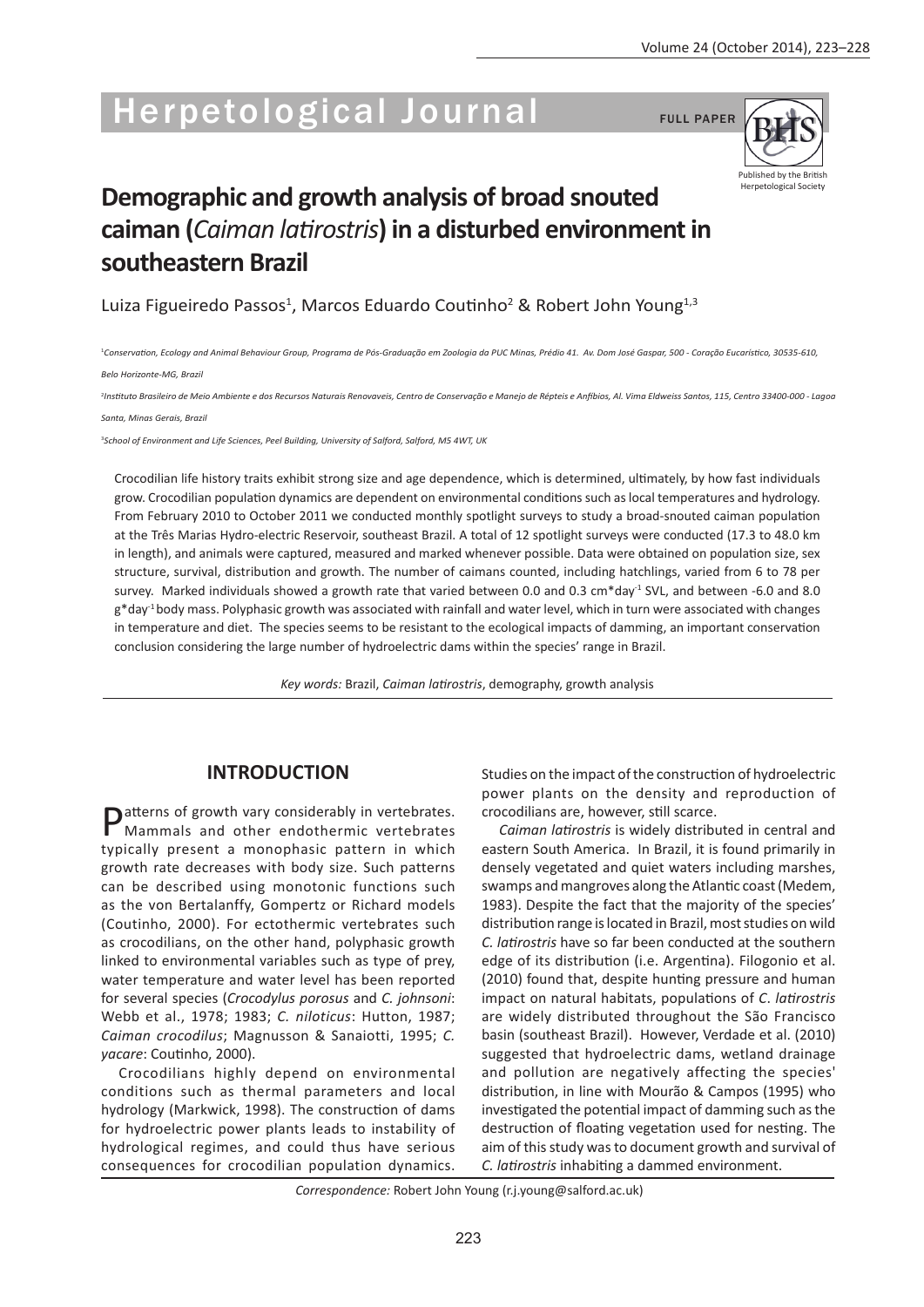| Date of survey | Length of<br>survey (km) | Number of<br>caimans | Rate of<br>encounter (ind/<br>km) | Water<br>Level asl<br>(m) | Air temperature<br>range (°C) | Water<br>Temperature<br>range $(^{\circ}C)$ |
|----------------|--------------------------|----------------------|-----------------------------------|---------------------------|-------------------------------|---------------------------------------------|
| Feb/2010       | 9.70                     | 41                   | 4.22                              | 567.44                    | $23.8 - 27.8$                 | $26.9 - 30.3$                               |
| May/2010       | 20.20                    | 42                   | 2.07                              | 568.1                     | $16.4 - 22.4$                 | $22.6 - 26.9$                               |
| Jul/2010       | 24.54                    | 30                   | 1.22                              | 566.24                    | $18.1 - 20.4$                 | $21.2 - 24.7$                               |
| Oct/2010       | 17.25                    | 41                   | 2.37                              | 562.98                    | $23.1 - 27.4$                 | $25.1 - 28.0$                               |
| Nov/2010       | 28.38                    | 28                   | 0.98                              | 562.64                    | $23.2 - 26.2$                 | $25.0 - 28.1$                               |
| Dec/2010       | 28.02                    | 12                   | 0.42                              | 564.11                    | $22.7 - 25.6$                 | $29.4 - 31.3$                               |
| Feb/2011       | 21.25                    | 15                   | 0.70                              | 568.86                    | $23.4 - 27.9$                 | $30.3 - 32.4$                               |
| Mar/2011       | 48.14                    | 23                   | 0.47                              | 571.01                    | $21.4 - 24.6$                 | $26.7 - 27.4$                               |
| May/2011       | 17.40                    | 6                    | 0.34                              | 572.34                    | $21.8 - 25.6$                 | $26.9 - 29.2$                               |
| Jun/2011       | 20.75                    | 13                   | 0.62                              | 571.88                    | $17.8 - 22.2$                 | $23.6 - 24.6$                               |
| Aug/2011       | 18.66                    | 20                   | 1.07                              | 569.95                    | $19.4 - 22.1$                 | $23.5 - 24.8$                               |
| Oct/2011       | 20.55                    | 78                   | 3.79                              | 567.35                    | $21.6 - 24.3$                 | $24.5 - 27.3$                               |

**Table 1.** Spotlight survey data for broad-snouted caiman at the Pirapitinga Ecological Station, Minas Gerais, Brazil. asl=above sea level.

## **MATERIALS AND METHODS**

The Três Marias Hydroelectric reservoir, built in 1957, is located in Minas Gerais, Brazil, at 538 metres above sea level in the high São Francisco river region (18° 12' 51"S, 45° 15' 51"W). Pirapitinga Ecological Station (ESEC Pirapitinga) is an artificial island in this reservoir, which was formed because of reservoir flooding. The ecological station has an area of approximately 1,000 ha, which varies according to the reservoir's water level. The vegetation of this artificial insular system comprises different Cerrado vegetation physiognomies (Sato & Sampaio, 2006). The east of ESEC is characterised by strong winds and rocky shores, while the west is characterised by flooded areas covered with mud, grass and shrubs.

A total of 12 spotlight surveys were conducted from February 2010 to October 2011, lasting 5 days each. Caiman surveys were conducted after dusk using a 4.8 m long boat powered by a 15-hp outboard motor. A standard 12-V spotlight was used to locate animals by

eyeshine; individuals were captured whenever possible. Captured individuals were weighed, sexed and their snout-vent length (SVL) measured from the tip of the snout to the posterior margin of the cloaca using a measuring tape with 0.5 mm accuracy. Individuals were categorised by size class based on their snoutvent length (SVL) as follows: Class I (<25 cm - hatchlings and juveniles), Class II (25–49.9cm - juveniles), Class III (50–79.9 cm - subadults) and Class IV (>80 cm - adults, Filogonio et al., 2010). Sexing techniques are more reliable for individuals >40 cm SVL; therefore smaller individuals were categorised as juveniles to avoid sexing errors. All captured individuals were marked by removing tail scutes according to a prescribed sequence (Webb et al., 1978, Moulton et al., 1999, Garcia-Grajales et al., 2012). This marking technique has been widely used in crocodilian studies worldwide and has no effect on growth or survival of marked individuals (Jenning et



**Fig. 1.** (A) Relationship between rainfall and snout-vent length (cm/day) and (B) mass (gr/day) growth rates of *Caiman latirostris* at Pirapitinga Ecological Station, Minas Gerais, Brazil.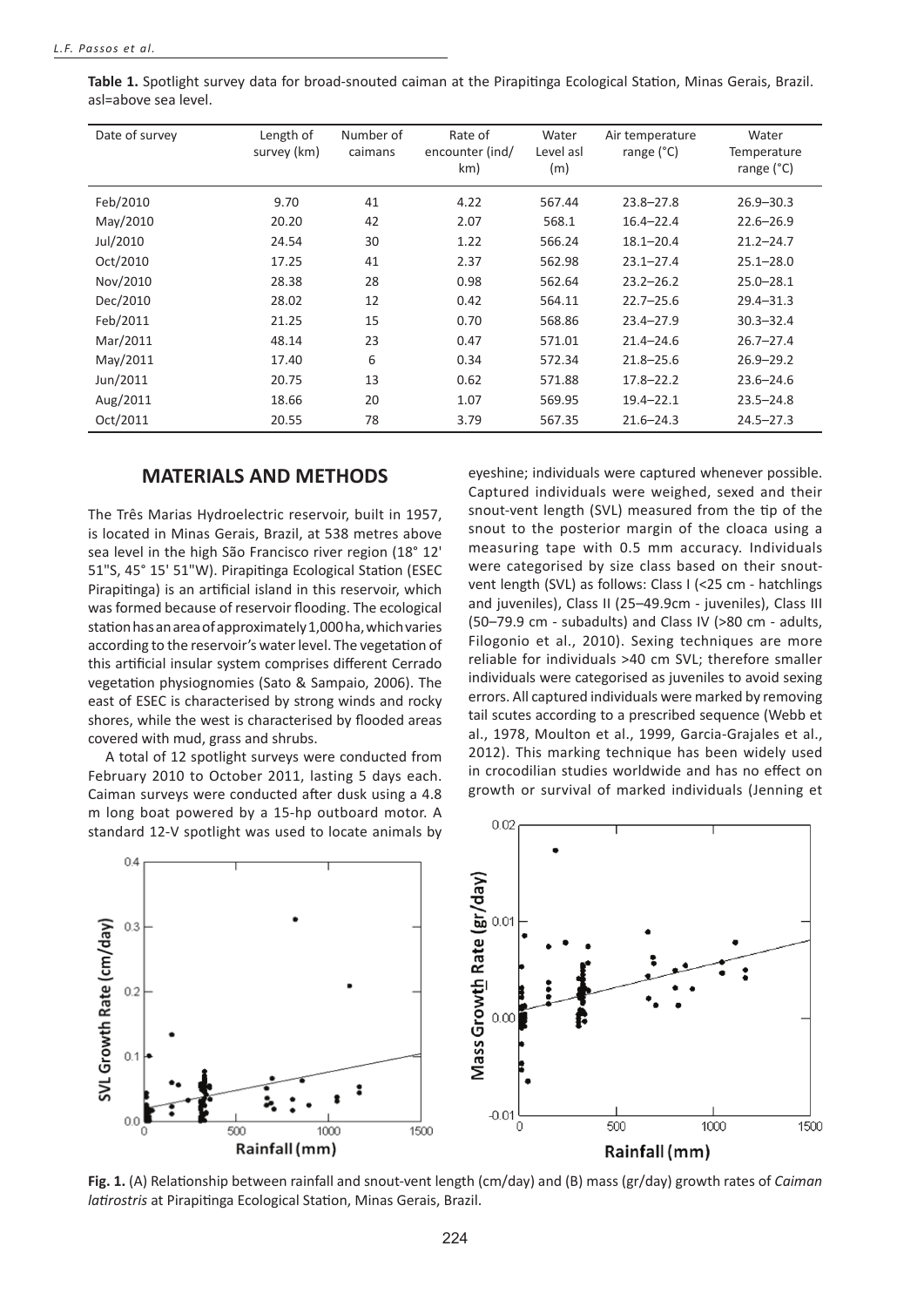

**Fig 2.** (A) Relationship between water level (above sea level in meters) and snout-vent length (cm/day) and (B) mass (gr/day) of *Caiman latirostris* at Pirapitinga Ecological Station, Minas Gerais, Brazil.

al., 1991), and was approved by IBAMA (the Brazilian Government's environmental agency) for this study. Information on growth and survivorship was obtained using mark-recapture techniques (Webb et al., 1978). Individuals were released at their capture site on the same night they were marked, and all sites were registered using a GPS device (Garmin GPSMAP 60Cx) at an accuracy of 4 m.

Somatic growth rates (SGR) were expressed by changes in SVL (ΔSVL). For each recapture interval (ΔT), the specific growth rate was given by SGR=(1/SVL)(ΔSVL/ ΔT), and defined as the proportional increase in SVL (mm) and mass (grams) per unit of time (days). This was plotted against mean SVL for each individual´s recapture interval. Growth rates were calculated using body mass and SVL rather than total length (TL) to avoid errors resulting from tail tip loss (Webb et al., 1978).

Age specific survival rates were calculated by applying a stepwise approach of the catch curve method as described by Krebs (1989). Accordingly, instantaneous annual mortality rates were calculated separately for individuals from age one and two, and two to four years of age. For age one, survival was calculated using the ratio method, whereas for ages two to four, the regression method (log of frequency regressed against age) was applied (Coutinho, 2000). We could not determine whether the animals died or moved outside the study area. Nevertheless, the estimates are meaningful to foster an understanding of the effect of a protected area on caiman population dynamics. The data were analysed using the software Systat v. 11, with the significance level set at 5%. Mean values are presented with standard error of the mean.

#### **RESULTS**

#### **Population surveys**

Survey length ranged from 17.3 to 48.0 km, and the number of caimans counted varied from 6 to 78 per survey. The rate of encounter ranged from 0.3 to 3.8 individuals\*km-1, with an average of 1.5±0.38 individuals $*$ km<sup>-1</sup> (Table 1). On the last survey 60 hatchlings were found, explaining the high numbers (Table 1). No nests were found.

The caiman population in Pirapitinga was mainly composed of juveniles (Class I and II). Adult (Class IV) animals were in low numbers (*n*=4), wary and difficult to catch. Previous field trips provided data on individual ages from three previously marked clutches, but no data on size and weight were available. These animals were monitored during the study using capture-recapture procedures. The population sex ratio was estimated based on a sample of 22 individuals with an SVL above 40 cm. The overall sex ratio was 1.2:1 in favour of males.

The estimated survivorship for caimans at age one, obtained by the ratio method, was 0.433, whereas the regression method used for age classes two to three revealed a survival estimate of 0.456. In other words,

**Table 2.** Number of *Caiman latirostris* captured and recaptured for each month in Pirapitinga Ecological Station, Três Marias dam, São Francisco River, Minas Gerais, Brazil. Δt=days between captures; SVL=snoutvent length.

| Survey         | Month/Year | Δt  | n Capture | n Recapture    |
|----------------|------------|-----|-----------|----------------|
| 1              | Feb/2010   |     | 39        |                |
| $\overline{2}$ | May/2010   | 102 | 32        | 29             |
| 3              | Jul/2010   | 60  | 21        | 20             |
| 4              | Oct/2010   | 83  | 21        | 20             |
| 5              | Nov/2010   | 49  | 17        | 17             |
| 6              | Dec/2010   | 27  | 7         | 7              |
| 7              | Feb/2011   | 43  | 8         | 5              |
| 8              | Mar/2011   | 47  | 7         | 3              |
| 9              | May/2011   | 43  | 3         | $\overline{2}$ |
| 10             | Jun/2011   | 42  | 2         | 1              |
| 11             | Aug/2011   | 65  | 5         | 5              |
| 12             | Oct/2011   | 45  | 67        | 7              |
|                |            |     |           |                |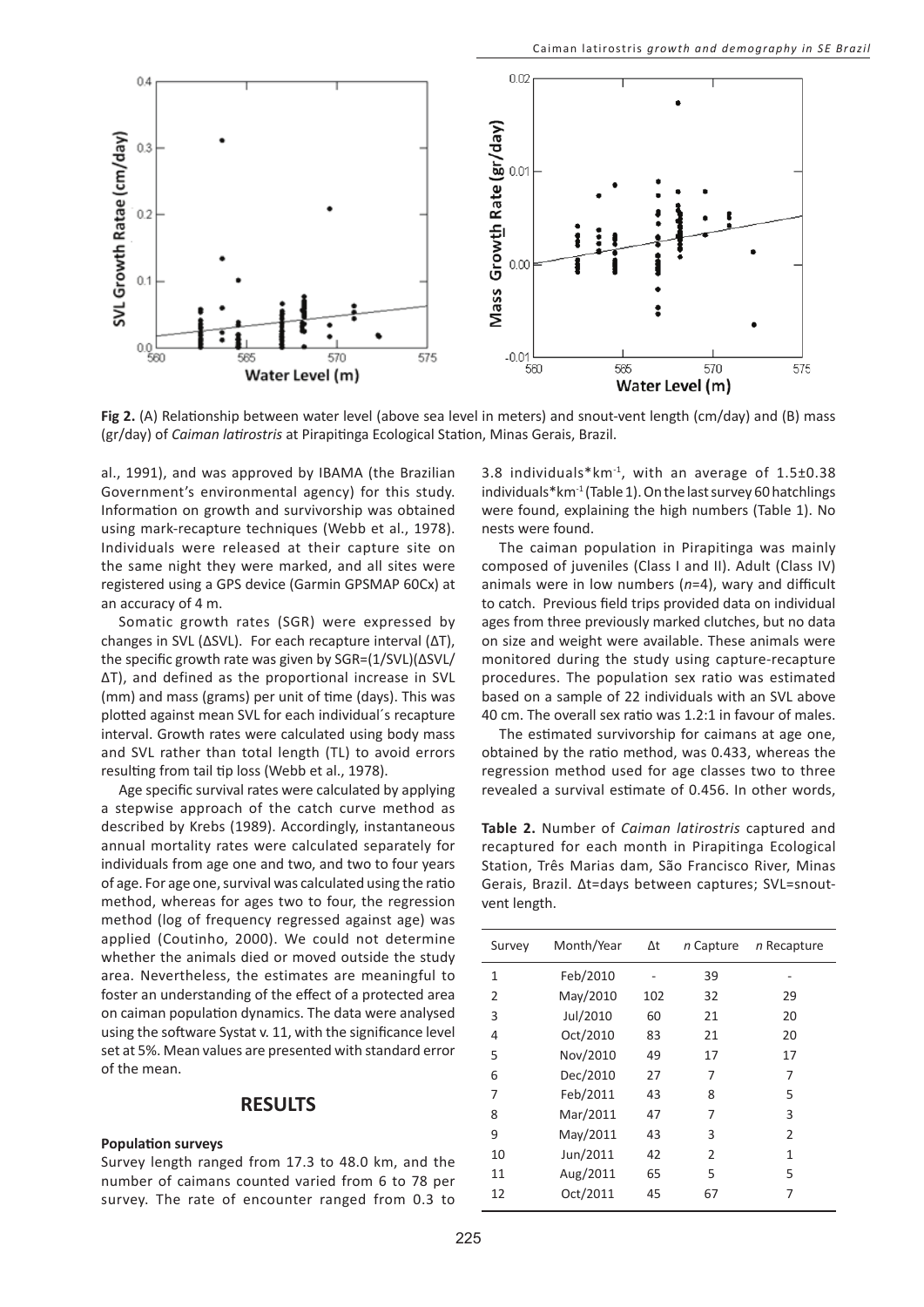43.3% of new born caimans persisted to two years of age, and 45.6% of the two years old individuals reach three years of age.

#### **Growth analysis**

Growth rates varied between 0.0 and 0.07 cm\*day-1 SVL (mean:  $0.033\pm0.004$  cm\*day<sup>-1</sup>). Body mass varied between -6.0 and 8.0  $g^*$ day<sup>-1</sup>, with a mean rate of 2.0  $(\pm 2.7 S_D)$  g\*day<sup>-1</sup>. Table 2 shows the number of caimans captured and the mean SVL and mass value for each sample.

Growth rate, expressed as centimeters of SVL per day, was plotted against mean SVL between captures; that is,  $[(I_2+I_1)/2]$ , where  $I_1$  and  $I_2$  refer to lengths at capture and recapture. The relationship between growth rate and size was, firstly, examined fitting a distance weighted least square smoothing curve (DWLS) to the data set. From this analysis, it was observed that no single growth model would fit the data set. In fact, attempts to fit a linear regression equation to the entire data set revealed that it could not be used to generalise growth of these caimans ( $r^2$ =0.028;  $n=$ 79;  $p$ =0.14). The SVL and age relationship indicated that caiman growth followed a polyphasic model, rather than a monophasic growth model.

A high variation of growth rates between individuals precluded a significant size-growth relationship  $(F_{1,71}=0.66; p=0.42)$ . A tendency for the growth rate of larger individuals to decrease was noticeable, but the small sample size did not permit the definition of a better curve for larger individuals. As most individuals were <2 years of age, the lack of data limited any attempt to define an age-specific growth rate function.

We observed a positive relationship between rainfall and growth rate for both SVL (*r*<sup>2</sup> =0.123; *n*=79; *p*=0.002; Fig. 1A) and body mass ( $r^2$ =0.207;  $n=$ 111;  $p$ <0.001; Fig. 1B). Furthermore, water level was positively related with growth rates in SVL (*r*<sup>2</sup> =0.116; *n*=79; *p*=0.002) and mass increase (*r*<sup>2</sup> =0.17, *n*=104, *p*<0.001, Fig. 2).

## **DISCUSSION**

We observed a high number of juvenile *C. latirostris* at Três Marias Reservoir. The low encounter rate of subadults and adults (Classes III and IV) may be related to sampling bias. It is known for other species (*M. niger* and *C. yacare* Pacheco, 1996; *C. porosus* Webb & Messel, 1979) that crocodilian wariness increases with size, which may have affected the count results during spotlight surveys. Individuals might become wary of humans because of negative experiences associated with hunting, capture and habitat alteration (Espinal & Escobedo-Galván, 2011; Webb & Messel, 1979; Pacheco, 1996).

Without strong hunting pressure, crocodilian populations tend to have even sex ratios (Thorbjanarson, 1997; Mourão & Campos, 2004). The sex ratio observed at this reservoir demonstrates that hunting is likely not a major threat for the local caiman population; the data, however, suffer from a low sample size. The survival rates found during this study are high when compared to American alligators (Woodward et al., 1987; Magnusson,

1979; Webb & Messel, 1978a). Recapture rates at a given locality are also affected by movement patterns (Woodward et al., 1987). For *C. porosus*, Webb & Messel (1978a) found that 42% of hatchlings were found near the nesting sites after 13 months, whereas Magnusson (1979) found only 21% of individuals after one month. Mortality of caiman hatchlings during their first years of life is expected, as their small size and tendency to congregate in crèches in shallow waters make them an easy target for predators (Coutinho, 2000). Piña et al. (2003) found that, in captivity, survival rates for *C. latirostris* vary between 50 and 80% depending on the incubation regime.

Caiman growth rates at Três Marias reservoir were similar to the only other study on wild *C. latirostris* (Moulton et al., 1999). Studies from captive populations showed that growth of *C. latirostris* is negatively related to population density (Poletta et al., 2008), and positively related to temperature (Piña & Larriera, 2001). The polyphasic nature of caiman growth can be due to fluctuating water level, size, age and dietary shifts (Coutinho, 2000, Garcia-Grajales et al., 2012). Hatchlings prey mostly on invertebrates, but a diet composed of invertebrate prey is not energetically compatible with accelerated growth as individuals increase in size, and a shift to vertebrate prey can explain observed changes in growth rates (Coutinho, 2000). A number of studies have shown an increase in body size related to larger prey size for *C. porosus, A. mississippiensis, C. niloticus, C. acutus*  and *C. crocodilus* (Webb & Messel, 1978b). Growth rates can also be affected by the different challenges animals face in the wild such as low temperatures (Lang, 1987) and shortage of food (Rice, 2004). Piña & Larriera (2001) found that growth rates in a captive experiment range from 0.03 to 0.18 cm/day depending on different temperature treatments. Population density can also affect caiman growth. Relatively high densities may increase competition for food, leading to decreased growth rates (Saalfeld et al., 2008; Elsey et al., 1990; Polleta et al., 2008). When compared to other Brazilian caimans such as *M. niger*, *C. crocodylus* (Villamarín et al., 2011) and *C. yacare* (Coutinho, 2000), densities found during this study are low and should not affect growth rate. However, the deficiency of data on wild broadsnouted caiman populations precludes comparative analyses.

Crocodilians are a climate-sensitive group (Markwick, 1998; Garcia-Grajales et al., 2012). Variation in water level and temperature can affect their ability to find and digest food, and consequently their growth (Webb et al., 1978; Piña & Larriera, 2001). Caimans are opportunistic predators that ambush their prey (Medem, 1983), a behaviour which is favoured by high vegetation growth during the rainy season, coupled with an increase in food availability (Fonseca, 2005). Higher water levels likely allow caimans to exploit new feeding areas where insects, crustaceans and mollusks may be more abundant (Webb et al., 1978). Periods of high water level are normally associated with rainy seasons, which generally also exhibit higher temperatures, favouring caiman activity, digestion and, thus, growth.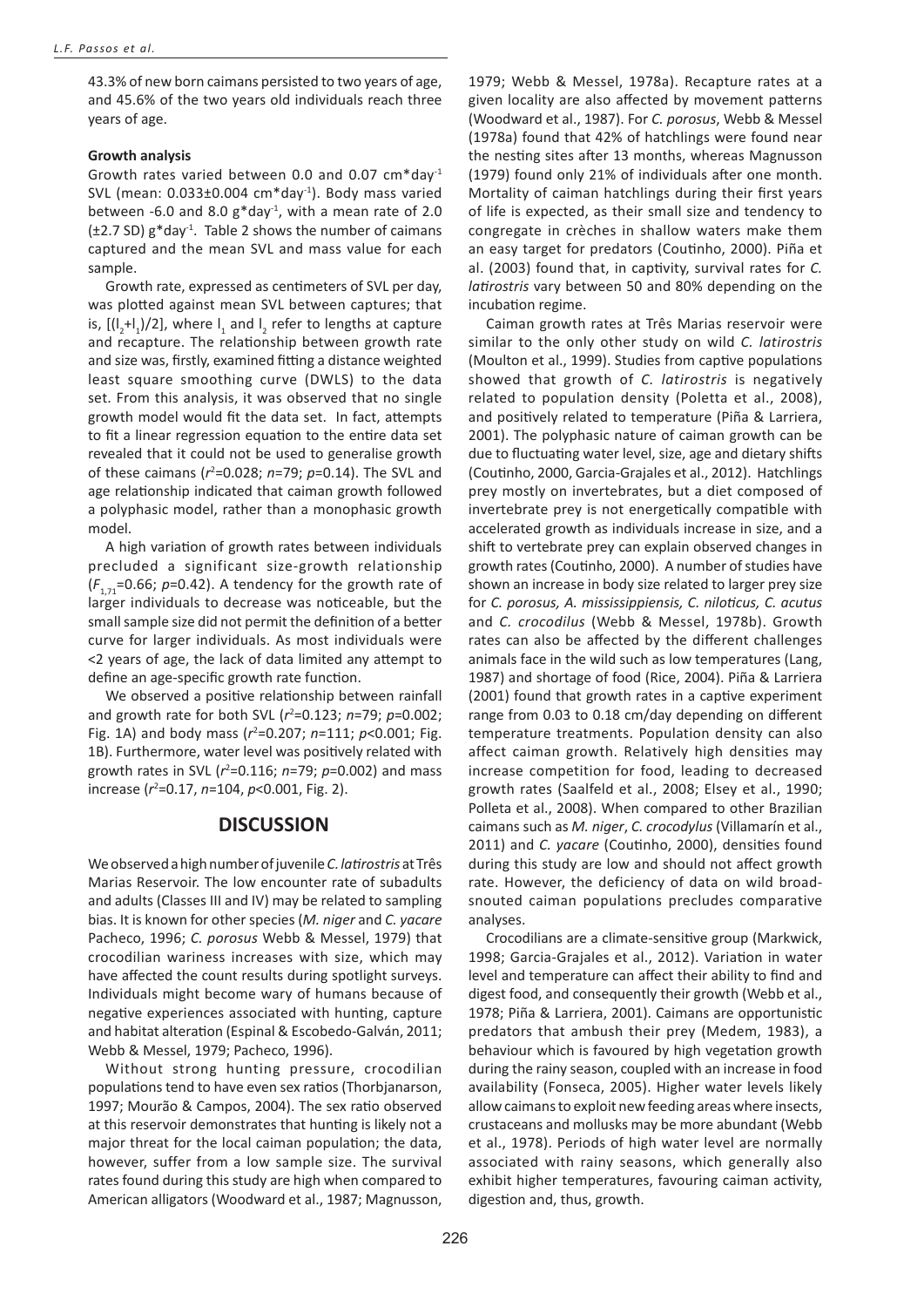The broad-snouted caiman can be considered as an umbrella species in its local ecosystem (Amavet et al., 2012), and our results suggest that this species forms a sustainable population in a reservoir environment. We, however, lack comparative data from other areas and especially from other reservoirs. Given the large number of dams in the species' distribution (Verdade et al., 2010) it is important to understand how caimans are coping with a reservoir environment in order to implement efficient conservation measures.

# **ACKNOWLEDGEMENTS**

The authors thank Albino Gomes and João Batista for logistical help. Funding for this study was provided by the Crocodilian Specialist Group (IUCN), Idea Wild and by ICMBio. LFP received a CAPES scholarship. RJY received financial support from CNPq and FAPEMIG.

## **REFERENCES**

- Amavet, P.S., Vilardi, J.C., Rueda, E.C., Larriera, A. & Saidman, B.O. (2012). Mating system and population analysis of the broad-snouted caiman (*Caiman latirostris*) using microsatellite markers. *[Amphibia-Reptilia](http://www.ingentaconnect.com/content/external-references?article=0173-5373()33L.83[aid=10378169])* 33, 83–93.
- Coutinho, M.E. (2000). *Population ecology and the conservation and management of Caiman yacare in the Pantanal, Brazil.* PhD Thesis. The University of Queensland, Australia.
- Elsey, R.M., Joanen, T., McNease, L. & Lance, V. (1990) Growth rate and plasmacorticosterone levels in juvenile alligators maintained at different stocking densities*[. Journal of](http://www.ingentaconnect.com/content/external-references?article=0022-104x()255L.30[aid=10378168])  [Experimental Zoology](http://www.ingentaconnect.com/content/external-references?article=0022-104x()255L.30[aid=10378168])* 255, 30–36.
- Espinal, M. & Escobedo-Galván, A. H. (2011). Population status of the American Crocodile (*Crocodylus acutus*) in El Cajon Reservoir, Honduras. *BioOne 56*, 212–215.
- Filogonio, R., Assis, V.B., Passos, L.F. & Coutinho, M.E. (2010). Distribution of populations of broad-snouted caiman in the São Francisco River basin, Brazil. *Brazilian Journal of Biology* 70, 961–968.
- Fonseca, C.P. (2005). Caracterização dos ecossistemas aquáticos do Cerrado. In A. Scariot, J.C. Sousa-Silva & J.M. Felfili (eds.), *Cerrado: Ecologia, Biodiversidade e Conservação* (1st ed., p.439). Brasília: Ministério do Meio Ambiente.
- Garcia-Grajales, J., Buenrostro-Silva, A. & Charruau, P. (2012). Growth and age of juvenile American Crocodiles (*Crocodylus acutus*) in La Ventanilla estuary, Oxaca, Mexico. *Herpetological Conservation and Biology 7*, 330–338.
- Hutton, A.J.M. (1987). Growth and feeding ecology of the Nile crocodile *Crocodylus niloticus* at Ngezi. *Journal of Animal Ecology 56*, 25–38.
- Jenning, M.L., David, D.N. & Portier, K.M. (1991). Effect of marking techniques on growth and survivorship of hatchling alligators. *Wildlife Society Bulletin* 19, 204–207
- Krebs, C. (1989). *Ecological Methodology*. Harper Collins Publishers, New York.
- Lang, J.W. (1987). Crocodilian thermal selection. Pages 301–317 in G.J. W. Webb, S. C. Manolis and P. J. Whitehead, (eds.) *Wildlife management: crocodiles and alligators*. Surrey Beatty Pty. Ltd, Chipping Norton, Australia.

Magnusson, W.E. (1979). Dispersal of hatchling crocodiles

(*Crocodylus porosus*) (Reptilia, Crocodilidae). *Journal of Herpetology 13*, 227–231.

- Magnusson, W.E., Vieira Da Silva, E. & Lima, A.P. (1987). Diets of Amazônia crocodilians. *[Journal of Herpetology](http://www.ingentaconnect.com/content/external-references?article=0022-1511()21L.85[aid=7678942])* 21, 85–95.
- Magnusson, W.E., & Sanaiotti, T.M. (1995). Growth of *Caiman crocodilus* in Central Amazonia, Brazil. *Copeia*, *1995*, 498– 501.
- Markwick, P. (1998). Crocodilian diversity in space and time: The role of climate in paleoecology and its Implication for understanding K/T extinctions. *Paleobiology* [24, 470–497.](http://www.ingentaconnect.com/content/external-references?article=0094-8373()24L.470[aid=2048980])
- Medem, F. (1983). *Los crocodylia de Sur América. Vol. 2*. Bogotá: Universidad Nacional de Colombia y Fondo "Francisco José de Caldas". 270 p.
- Moulton, T.P., Magnusson, W.E. & Melo, M.T.Q. (1999). Growth of *Caiman latirostris* inhabiting a coastal environment in Brazil. *[Journal of Herpetology](http://www.ingentaconnect.com/content/external-references?article=0022-1511()33L.479[aid=10378165])* 33, 479-484.
- Mourão, G. & Campos, Z. (1995). Survey of the broad-snouted caiman *Caiman latirostris*, marsh deer *Blastocerus dichotomus*, and capybara *Hydrochaeris hydrochaeris*, in the area to be inundated by Porto Primavera dam, Brazil. *[Biological Conservation](http://www.ingentaconnect.com/content/external-references?article=0006-3207()73L.27[aid=10378164])* 73, 27–31.
- Mourão, G. & Campos, Z. (2004). Estrutura de Tamanho e Razão Sexual da População de Jacarés do Parque Nacional do Pantanal e Adjacências. *Comunicado Técnico*, 1–3.
- Pacheco, L.F. (1996). Wariness of caiman populations and its effect on abundance estimates. *[Journal of Herpetology](http://www.ingentaconnect.com/content/external-references?article=0022-1511()30L.123[aid=10378163])* 30, [123.](http://www.ingentaconnect.com/content/external-references?article=0022-1511()30L.123[aid=10378163])
- Piña, C.I. & Larriera, A. (2001). *Caiman latirostris* growth: the effect of a management technique and the supplied temperature. *Aquaculture* 211, 387–392.
- Piña, C.I., Larriera, A. & Cabrera, M.R. (2003). Effect of incubation temperature on incubation period, sex ratio, hatching success, and survivorship in *Caiman latirostris* (Crocodylia, Alligatoridae). *[Journal of Herpetology](http://www.ingentaconnect.com/content/external-references?article=0022-1511()37L.199[aid=7651984])* 37, 199–202.
- Poletta, G.L., Larriera, A. & Siroski, P. A. (2008). Broad snouted caiman (*Caiman latirostris*) growth under different rearing densities. *Aquaculture 280*, 264–266.
- Rice, A.N. (2004). D*iet and condition of American alligators (Alligator missippiensis) in three central Florida lakes*. PhD Thesis, University of Florida, USA.
- Saalfeld, D.T., Webb, K.K., Conway, W.C., Calkins, E. & Duguay, J.P. (2008). Growth and condition of American alligators (*Alligator mississippiensis*) in an inland wetland of East Texas. *BioOne 7*, 541–550.
- Sato, Y. & Sampaio, E.V. (2006). A ictiofauna na região do alto São Francisco, com ênfase no reservatório de Três Marias, Minas Gerais. In: Nogueira, M. G., Henry, R. & Jorcin, A. Ecologia de reservatórios. 2ª edição. São Carlos: RIMA. 2006. p. 251–274.
- Thorbjarnarson, J.B. (1997). Are crocodilian sex ratios female biased? The data are equivocal. *Copeia* 1997, 451–455.
- Verdade, L.M., Larriera, A. & Piña, C.I. (2010). Broad-snouted caiman, *Caiman latirostris*. Pp. 18–22 in *Crocodiles. Status survey and conservation action plan*. Third Edition, ed. by S.C. Manolis and C. Stevenson. Crocodile Specialist Group: Darwin.
- Villamarín, F., Marioni, B., Thorbjarnarson, J.B., Nelson, B.W., et al. (2011). Conservation and management implications of nest-site selection of the sympatric crocodilians *Melanosuchus niger* and *Caiman crocodilus* in Central Amazonia, Brazil. *Biological Conservation* 144, 913–919.